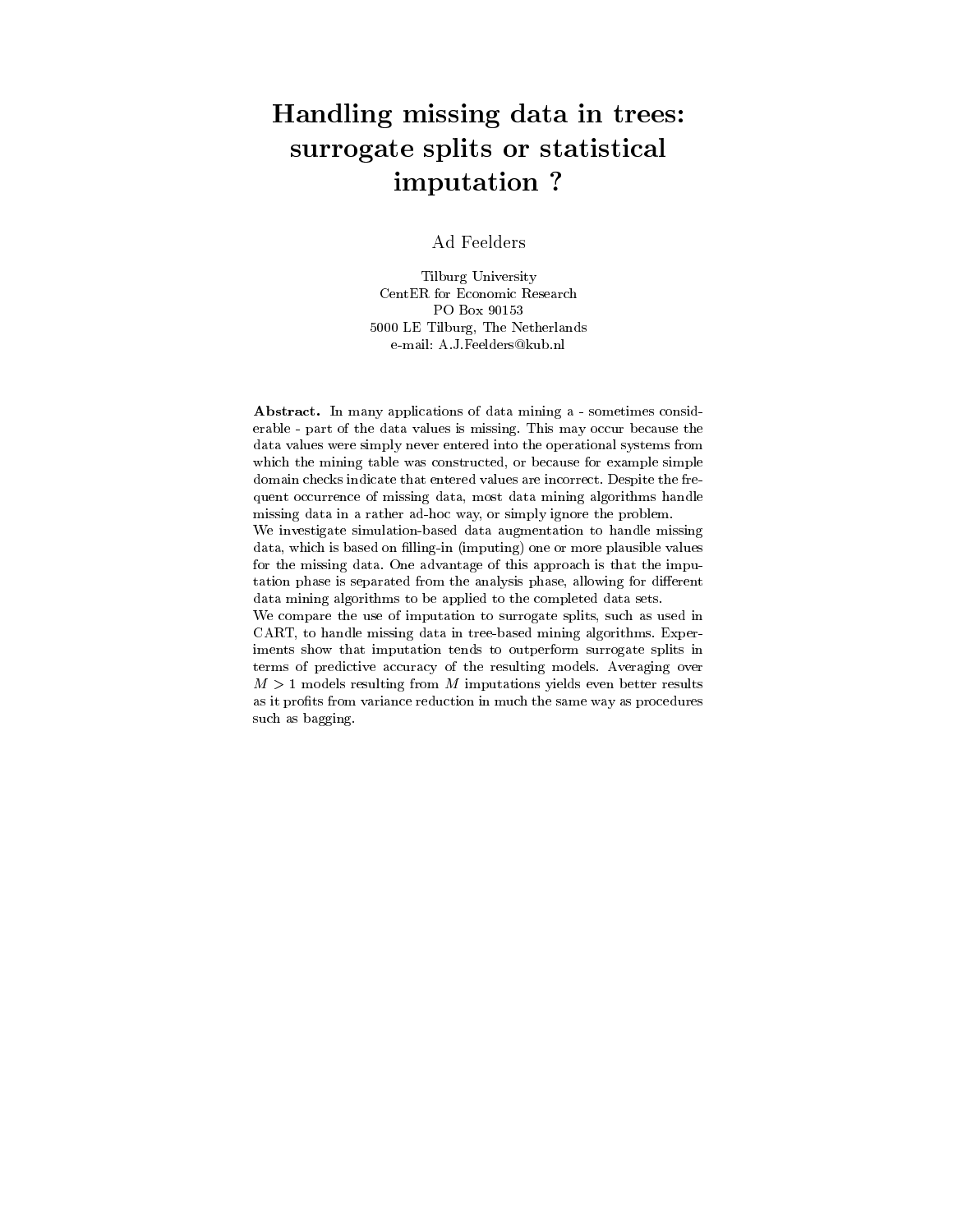#### 1Introduction

It is generally recognized that data quality is a point of major concern in the construction of data warehouses, and subsequent analyses ranging from simple queries to data mining. The quality of knowledge extracted with data mining algorithms is evidently largely determined by the quality of the underlying data.

One important aspect of data quality is the proportion of missing data values. In many applications of data mining a - sometimes considerable - part of the data values is missing. This may occur because the data values were simply never entered into the operational systems from which the mining table was constructed, or because for example simple domain checks indicate that entered values are incorrect. Another common cause of missing data is the joining of not entirely matching data sets, which tends to give rise to monotone missing data patterns. Despite the frequent occurrence of missing data, many data mining algorithms handle missing data in a rather ad-hoc way, or simply ignore the problem.

Furthermore, the assumptions underlying the way missing data are handled are often not clear, which may lead to erroneous results if the implicit assumptions are violated [FCM98]. In this paper we focus on the well-known tree-based algorithm CART [BFOS84], that handles missing data by so called surrogate splits<sup>1</sup> .

As an alternative we investigate more principled simulation-based approaches to handle missing data, based on filling-in (imputing) one or more plausible values for the missing data. One advantage of this approach is that the imputation phase is separated from the analysis phase, allowing for different data mining algorithms to be applied to the completed data sets.

## 2Tree-based methods and missing data

Some well-known tree-based algorithms, such as CART [BFOS84] and C4.5 [Qui93], have ad-hoc procedures built-in to handle missing data. CART uses so-called surrogate splits, whereas C4.5 uses

<sup>1</sup> In fact we used the S program RPART that reimplements many of the ideas of CART, in particular the way it handles missing data.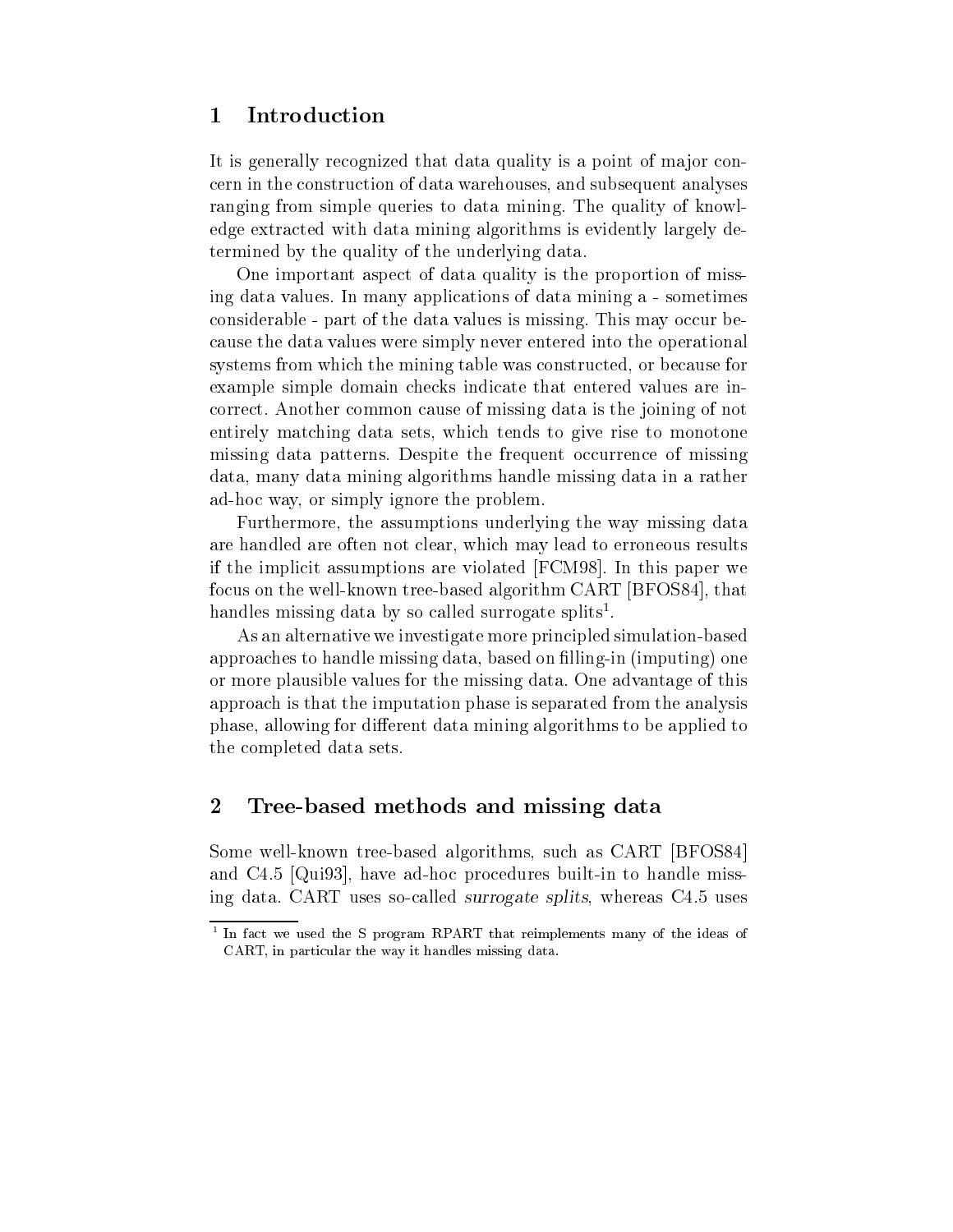fractional cases. In this section we shortly discuss the idea of surrogate splits, since we use the CART-like algorithm RPART in the experiments in section 4.

In tree-based algorithms the quality of a split  $s$  is defined as the reduction of impurity that it achieves, i.e.

$$
\Delta i(s,t) = i(t) - p_R i(t_R) - p_L i(t_L),\tag{1}
$$

where  $i(t)$  denotes the impurity at any node t,  $p_R$  is the proportion of cases from t sent by s into  $t_R$  (the right child of t) and  $p_L$  is the proportion of cases from t sent into  $t<sub>L</sub>$  (the left child of t). Well-known measures of impurity are the gini-index and the entropy measure.

We now have to consider how the quality of a split should be determined in the presence of missing values, and - once the best split is determined - which way to send a case with a missing value for that split. CART and RPART simply ignore missing values in determining the quality of a split, i.e. all quantities on the righthand side of 1 are calculated from the non-missing values only.

In determining whether to send a case with a missing value for the best split left or right, the algorithm uses surrogate splits. It calculates to what extend alternative splits resemble the best split in terms of the number of cases that they send the same way. This resemblance is calculated on the cases with both the best split and alternative split observed.

Any observation with a missing value for the best split is then classified using the first (most resembling) surrogate split, or if that value is missing also, the second surrogate split, and so on. If an observation is missing all the surrogate splits then the default rule  $\max(p_L, p_R)$  is used, i.e. the case is simply sent to the child with the largest relative frequency at that node. For more details, and subtle differences between CART and RPART see [BFOS84,TA97].

#### 3Multiple imputation

Multiple imputation [Sch97,Rub96] is a simulation-based approach where a number of complete data sets are created by filling in alternative values for the missing data. The completed data sets may subsequently be analyzed using standard complete-data methods, after which the results of the individual analyses are combined in the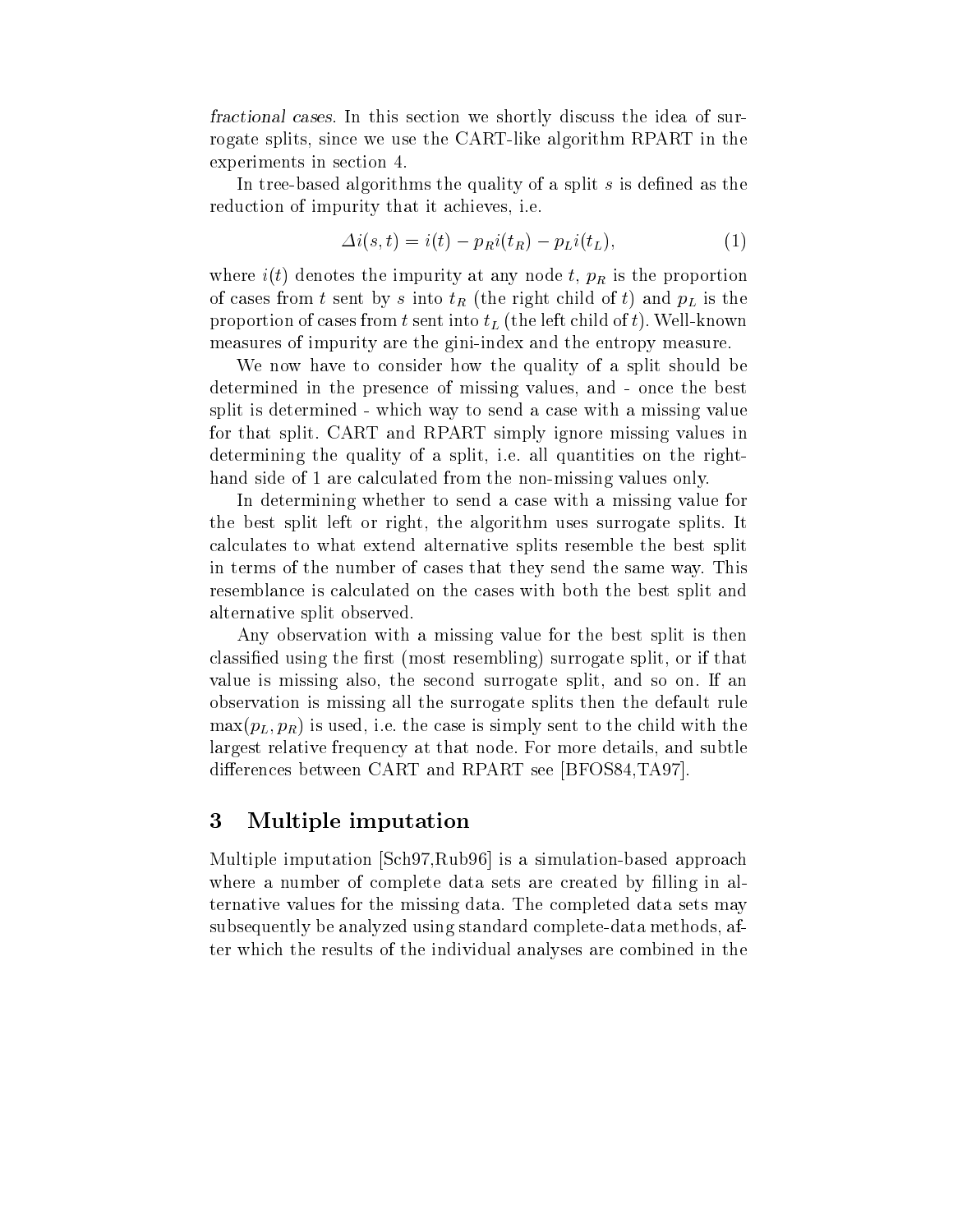appropriate way. The advantage, compared to using missing-data procedures tailored to a particular algorithm, is that one set of imputations can be used for many different analyses. The hard part of this exercise is to generate the imputations which may require computationally intensive data augmentation algorithms [Sch97,Tan96]. Multiple imputation was originally conceived to handle the problem of missing data in public-use databases where the database constructor and the ultimate user are distinct entities [Rub96]. In that situation it has clear advantages because most users have limited knowledge of models for missing data, and usually only have access to software for analysis of complete data sets. The situation is somewhat analogous for data warehouses in large organizations. A multitude of different analyses is performed on the data warehouse by different users, so it would be beneficial to solve the missing-data problem once, and allow the end-user to use his or her preferred complete-data analysis software.

### 4Experiments

In our experiments we used software written in S-plus by J.L. Schafer<sup>2</sup> to generate the imputations. Since the examples we consider in this section contain both categorical and continuous variables we used the program MIX, which is based on the general location model. Basically the general location model is an extension of the well-known linear discriminant model to more than one categorical variable. For example if we have 2 categorical variables with 3 and 4 possible values respectively, then the categorical part is modeled by a multinomial distribution with 3 - 4 categories. Within each of these 12 - 200 - 200 - 200 - 200 - 200 - 200 - 200 categories the continuous variables are assumed to be normally distributed, where the means may differ between the categories but the covariance matrix is assumed to be equal. For a more detailed description of the general location model we refer the reader to chapter 9 of [Sch97]. The Bayesian nature of multiple imputation requires the specification of a prior distribution for the parameters of the imputation model. We used the default priors provided by the MIX program

this software is available at http://stat.psu.edu/ $\sim$ lls/misoftwa.html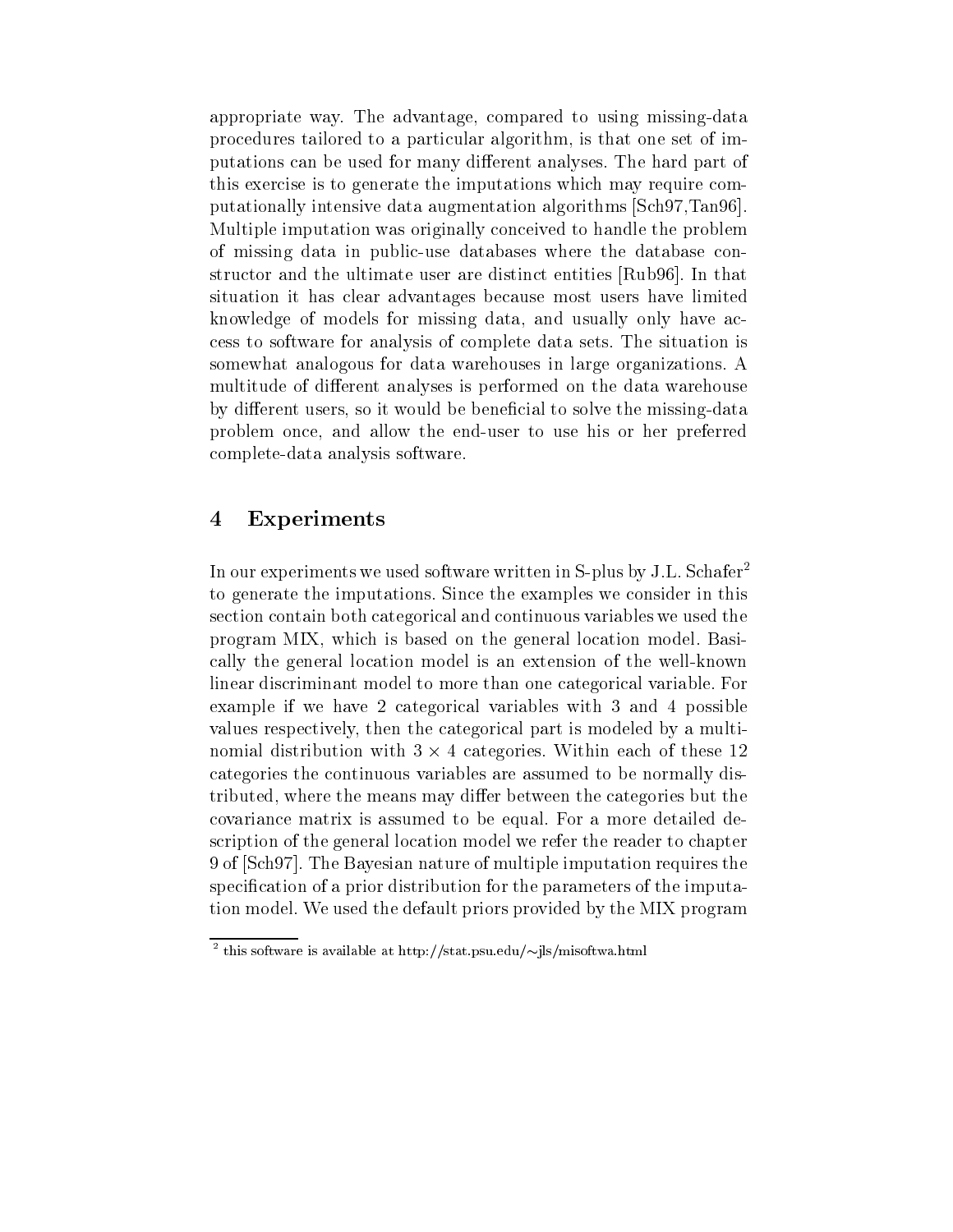which are *non-informative*, i.e. correspond to a state of prior ignorance about the model parameters.

One of the critical parts of using multiple imputation is to assess the convergence of data augmentation. In our experiments we use the following simple rule of thumb suggested by Schafer [SO98]. Experience shows that data augmentation nearly always converges in fewer iterations than EM. Therefore we first computed the EMestimates of the parameters, and recorded the number of iterations, say k, required. Then we perform a single run of the data augmentation algorithm of length  $2Mk$ , using the EM-estimates as starting values, where <sup>M</sup> is the number of imputations required. Just to be on the "safe side", we used the completed data sets from iterations  $2k, 4k, \ldots, 2Mk$ .

#### 4.1Waveform recognition data

To compare the performance of imputation with surrogate splits, we first consider an artificial data set used extensively in [BFOS84]. We summarize the properties of this classication problem below. There are three classes of observations, and each class is a convex combination of the three basic waveforms

 $h_1(t) = (0, 1, 2, 3, 4, 5, 6, 5, 4, 3, 2, 1, 0, 0, 0, 0, 0, 0, 0, 0, 0)$  $h_2(t) = (0, 0, 0, 0, 0, 0, 0, 0, 0, 1, 2, 3, 4, 5, 6, 5, 4, 3, 2, 1, 0)$  $h_3(t) = (0, 0, 0, 0, 0, 1, 2, 3, 4, 5, 6, 5, 4, 3, 2, 1, 0, 0, 0, 0, 0).$ 

The measurement vector has 21 continuous components, i.e.  $x =$  $(x_1,\ldots,x_{21})$ . Observations from class 1 are constructed as follows:

$$
x_m = uh_1(m) + (1 - u)h_2(m) + \varepsilon_m, \quad m = 1, \dots, 21
$$

with  $\varepsilon_m \sim N(0, 1)$  and  $u \sim U(0, 1)$ . Observation from class 2 and 3 are constructed analogously using  $(h_1, h_3)$  and  $(h_2, h_3)$  respectively.

We use the general location model for generating the imputations. The only categorical variable is the class label, and all covariates are continuous, so basically we are using the well- known linear discriminant model. Note that the assumptions of the linear discriminant model are not correct here, because the distribution of the covariates within each class is not multivariate normal and furthermore the covariance structure differs between the classes. Still, the model may be "good enough" to generate the imputations.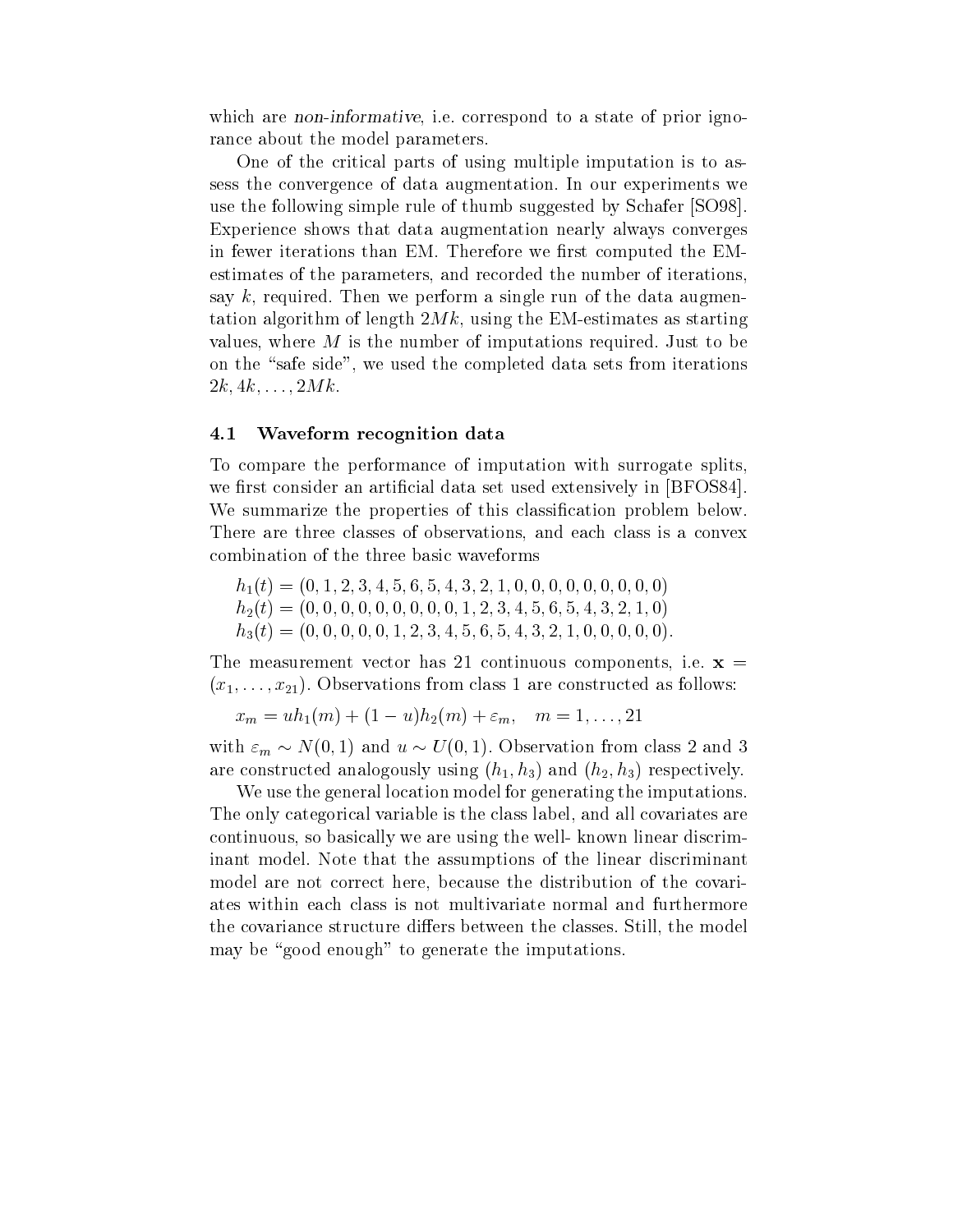In the experiments, we generated 300 observations (100 from each class) to be used as a training set, with different percentages of missing data in the covariates. Then we built trees as follows

- 1. On the incomplete training set, using surrogate splits.
- 2. On one or more completed data sets using (multiple) imputation.

In both cases the trees were built using 10-fold cross-validation to determine the optimal value for the complexity parameter (the amount of pruning), using the program RPART.

The error rate of the trees was estimated on an independent test set containing 3000 complete observations (1000 from each class). To estimate the error rate at each percentage of missing data, the above procedure was repeated 10 times and the error rates were averaged over these 10 trials.

In a first experiment, each individual data item had a fixed probability of being missing. Table 1 summarizes the comparision of surrogate splits and single imputation at different fractions of missing data. Single imputations are drawn from the predictive distribution of the missing data given the observed data and the EM-estimates for the model parameters. Looking at the difference between the error rates one can see that imputation gains an advantage when the level of missing data becomes higher. However, at a moderate level of missing data (say 10% or less) it doesn't seem worth the extra effort of generating imputations. This same trend is also clear from rows four  $(p_{imp})$  and five  $(p_{imp})$  of the table.  $p_{imp}$   $(p_{imp})$  indicates the number of times of the ten trials, that the error rate of imputation was higher (lower) and the difference was significant at the  $5\%$  level. So, for example, at  $30\%$  missing data the difference was significant at the 5% level four out of ten times, and in all four cases the error rate of imputation was lower.

In a second experiment we used multiple imputation with  $M = 5$ . and averaged the predictions of the 5 resulting trees. The results are given in table 2. The performance of multiple imputation is clearly better than both single imputation and surrogate splits. The average tree obtained by multiple imputation even has a lower error rate than the single tree on complete data (independent experiments showed

<sup>3</sup> RPART is written by T. Therneau and E. Atkinson in the S language. The S-plus version for Windows is available from http://www.stats.ox.ac.uk/pub/Swin.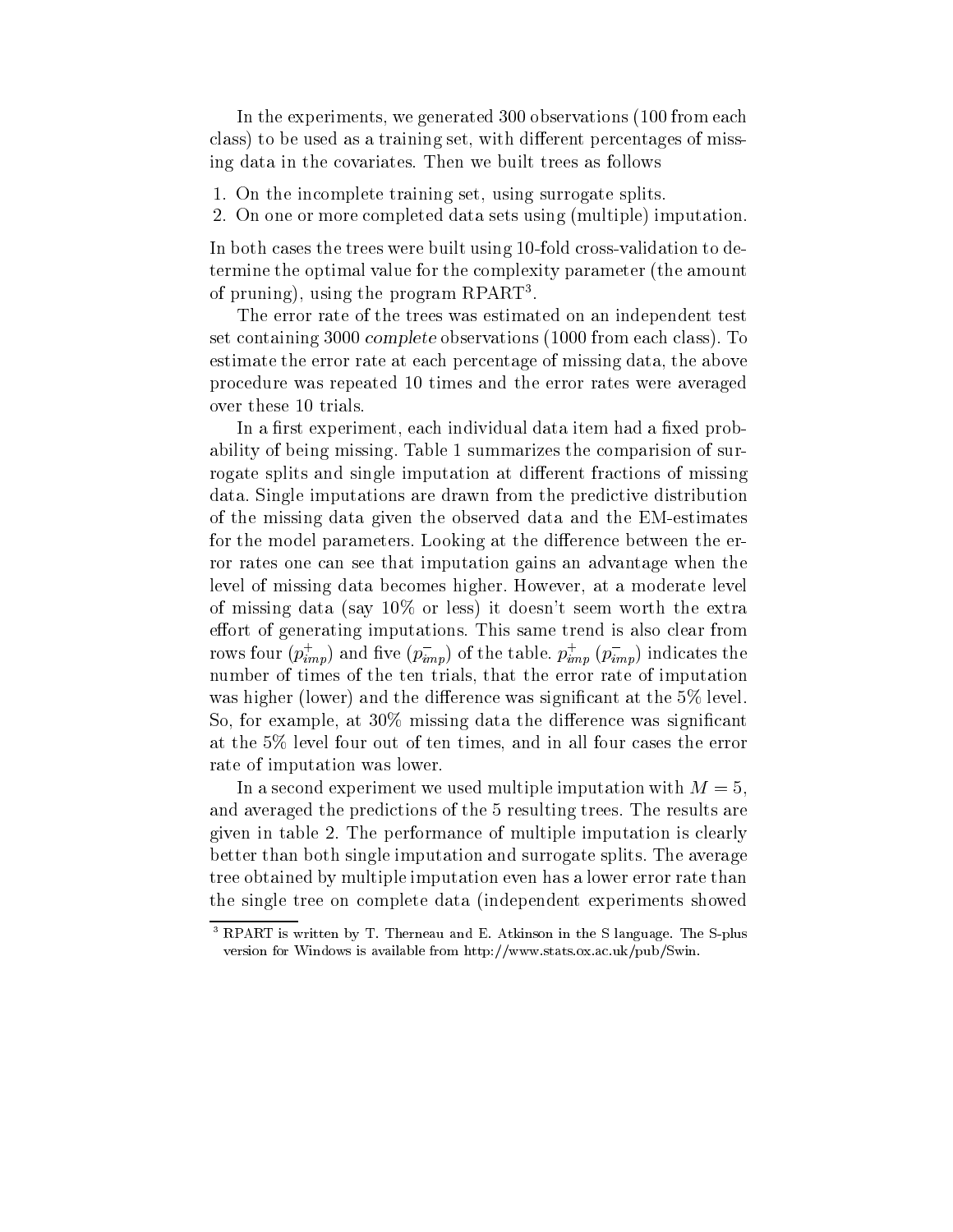| $\%$ Missing $\vert$ 10                                             | 20 | 30 |                                         |  |
|---------------------------------------------------------------------|----|----|-----------------------------------------|--|
| $\hat{e}_{sur}$                                                     |    |    | $\sqrt{29.8\%30.9\%32.2\%32.4\%34.3\%}$ |  |
| $\hat{e}_{imp}$                                                     |    |    | 29.8% 29.2% 30.6% 30.0% 30.4%           |  |
| $\left \hat{e}_{sur} - \hat{e}_{imp}\right 0\%$ 1.7% 1.6% 2.4% 3.9% |    |    |                                         |  |
| $p_{\mathit{imp}}^\mp$                                              |    |    |                                         |  |
| imp                                                                 |    |    |                                         |  |

Table 1. Estimated error rate of surrogate splits and single imputation at different fractions of missing data (estimates are averages of 10 trials)

that a single tree has an error rate of about 29%). Apparently this gain comes from the variance reduction resulting from averaging a number of trees, like is done in bagging [Bre96]. For comparison, we estimated the error rate of a bagged tree based on 5 complete bootstrap samples, which yielded an error rate of about 24%. As was to be expected this is lower than the error rate achieved with multiple imputation on incomplete data.

| % Missing 10                                                          | 20 | 30 |                               | 45                              |
|-----------------------------------------------------------------------|----|----|-------------------------------|---------------------------------|
| $\hat{e}_{sur}$                                                       |    |    | 28.9% 30.1% 30.0% 33.3% 35.6% |                                 |
| $\hat{e}_{imp}$                                                       |    |    |                               | 26.0% 26.1% 25.5% 25.7%* 26.0%* |
| $\left \hat{e}_{sur} - \hat{e}_{imp}\right $ 2.9% 4.0% 4.5% 7.6% 9.6% |    |    |                               |                                 |
| $p_{imp}^+$                                                           |    |    |                               |                                 |
|                                                                       |    |    |                               |                                 |

Table 2. Estimated error rate of surrogate splits and multiple imputation at different fractions of missing data. : here we ran into problems with data augmentation and used EM-estimates only to generate the imputations

Finally, in a third experiment we considered a rather extreme case of a monotone missing data pattern. The only missing data pattern that occurs is that some observations have  $x_3,\ldots,x_{21}$  missing. Such a pattern would typically occur when missing data is due to the coupling of incompletely matching tables. As noted by Breiman ([BFOS84], p. 146) one would expect the results of surrogate splits to be worse in this case because for each observation with missing values, the only surrogates available are  $x_1$  and  $x_2$ .

The results are summarized in table 3. Up to 30% of missing data, the results are comparable to those of the non-monotone pattern of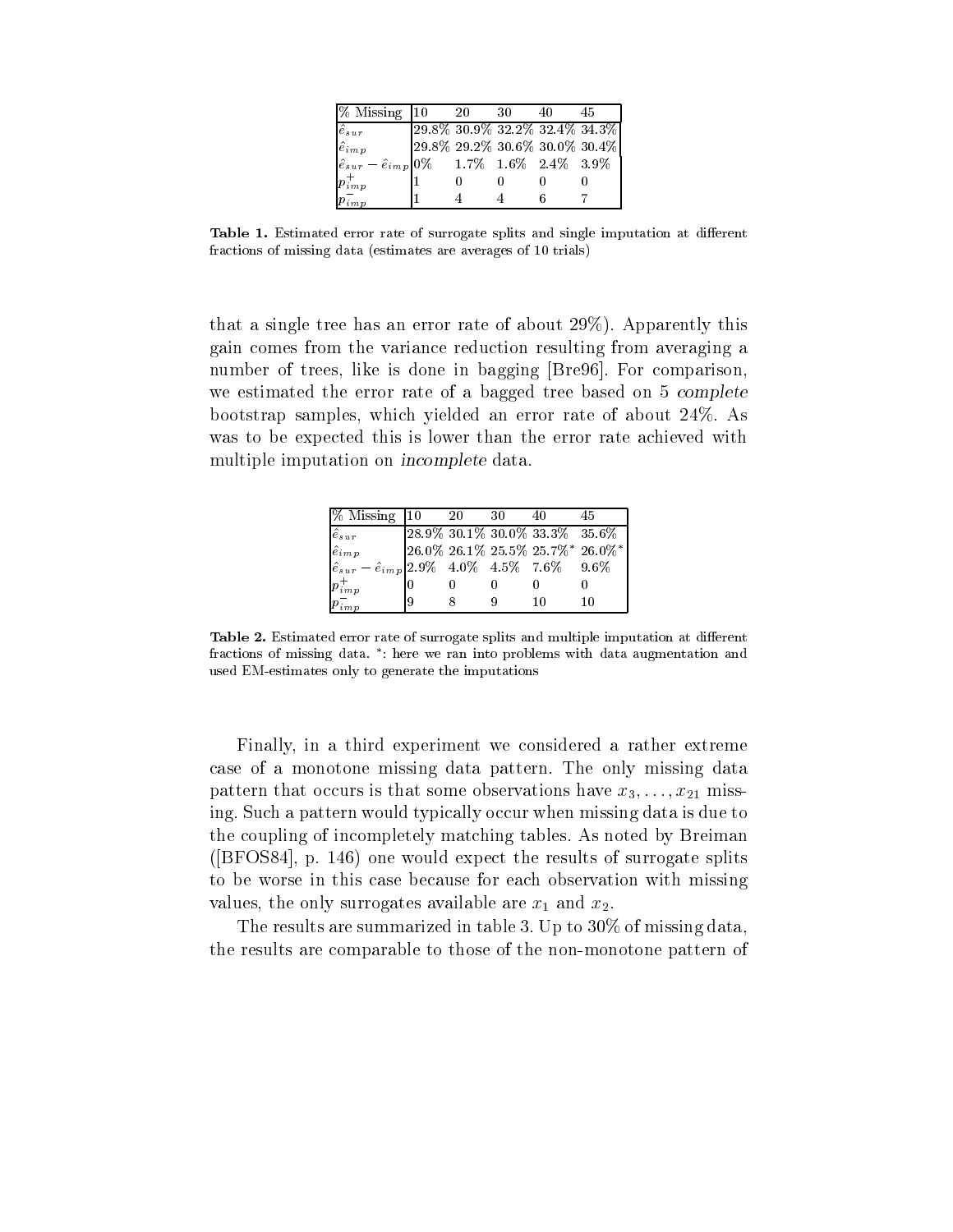| $\%$ Missing 10                                                       |   | -20 | 30 | -45                           |
|-----------------------------------------------------------------------|---|-----|----|-------------------------------|
| $\hat{e}_{sur}$                                                       |   |     |    | 30.3% 30.2% 32.5% 34.8% 38.5% |
| $\hat{e}_{imp}$                                                       |   |     |    | 29.4% 29.6% 31.3% 30.5% 30.7% |
| $\left \hat{e}_{sur} - \hat{e}_{imp}\right $ 0.9% 0.6% 1.2% 4.3% 7.8% |   |     |    |                               |
| $p_{imp}^{+}$                                                         |   |     |    |                               |
| $\overline{m}$                                                        | 4 |     |    |                               |

Table 3. Estimated error rate of surrogate splits and single imputation at different fractions of missing data (monotone pattern)

table 1. Only at an extremely high level of montone missing data do the surrogate splits \break down" on this data set. The imputation trees appear to be quite robust with a mean error rate of 30.7% at 45% of missing data. An additional advantage of monotone patterns for imputation is that convergence of EM and data augmentation is relatively fast.

#### 4.2Pima indians database

In this section we perform a comparison of surrogate splits and imputation on a real life data set that has been used quite extensively in the machine learning literature. It is known as the Pima Indians Diabetes Database, and is available at the UCI machine learning repository [BKM99].

The class label indicates whether the patient shows signs of diabetes according to WHO criteria. Although the description of the dataset says there are no missing values, there are quite a number of observations with "zero" values that most likely indicate a missing value. In table 4 we summarize the content of the dataset, where we have replaced zeroes by missing values for  $x_3,\ldots,x_7$ . The dataset contains a total of 768 observations, of which 500 of class 0 and 268 of class 1.

In our experiment the test set consists of the 392 complete observations, and the training set consists of the remaining 376 observations with one or more values missing. Of these 376 records, 374 have a missing value for  $x<sub>6</sub>$  (serum insulin), so we removed this variable. Furthermore, we changed  $x_1$  (number of times pregnant) into a binary variable indicating whether or not the person had ever been pregnant (the entire dataset consists of females at least 21 years old,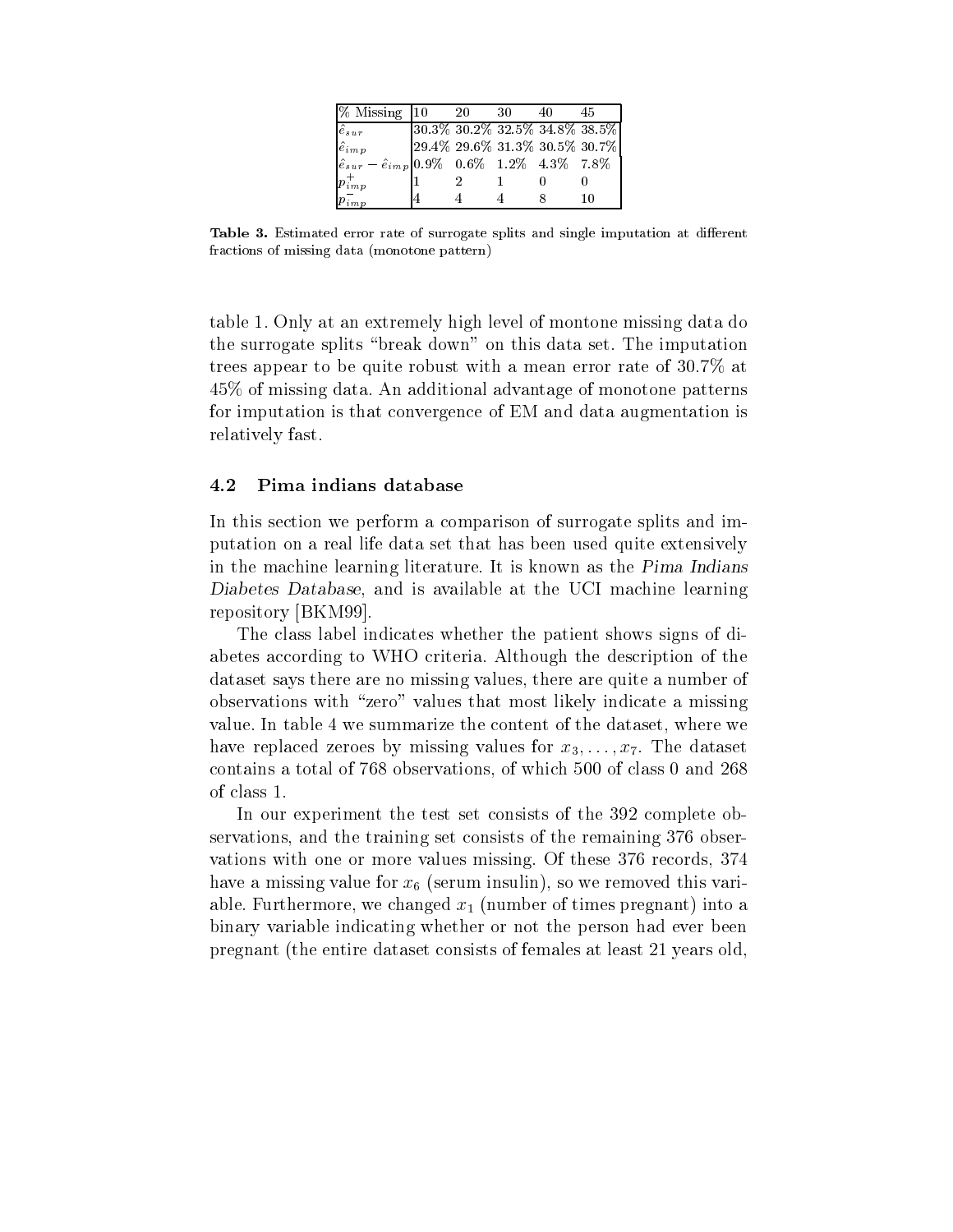|         | Variable Description                      | Missing values |
|---------|-------------------------------------------|----------------|
| y       | Class label (0 or 1)                      |                |
| $x_1$   | Number of times pregnant                  |                |
| $x_2$   | Age (in years)                            |                |
| $x_3$   | Plasma glucose concentration <sup>5</sup> |                |
| $x_4$   | Diastolic blood pressure                  | 35             |
| $x_{5}$ | Triceps skin fold thickness               | 227            |
| $x_{6}$ | 2-hour serum insulin                      | 374            |
| $x_7$   | Body mass index                           | 11             |
| $x_8$   | Diabetes pedigree function                |                |

Table 4. Overview of missing values in pima indians database

so this variable is always applicable). This leaves us with a dataset containing two binary variables  $(y \text{ and } x_1)$  and six numeric variables  $(x_2,\ldots,x_5,\,x_7 \text{ and } x_8)$ , with  $278/2632 \approx 10\%$  missing values in the covariates. Although  $x_2$  and  $x_8$  are clearly skewed to the right, we did not transform them to make them appear more normal, in order to get an impression of the robustness of imputation under the general location model.

The first experiment compares the use of surrogate splits to imputation of a single value based on the EM-estimates. Of course the tree obtained after single imputation depends on the values imputed. Therefore we performed ten independent draws, to get an estimate of the average performance of single imputation. The results are summarized in table 5.

| Draw 1 2 3 4 5 6 7                                                          |  |  |  |  |  |
|-----------------------------------------------------------------------------|--|--|--|--|--|
| $\hat{e}_{imp}$ 22.7% 30.6% 25.3% 26.0% 30.0% 24.5% 26.8% 24.7% 27.8% 29.3% |  |  |  |  |  |
| $\vert$ p-value 0002 1 0075 0114 7493 0097 0237 0038 2074 6908              |  |  |  |  |  |

Table 5. Estimated error rates of ten single imputation-trees and the corresponding p-values of  $H_0 : e_{imp} = e_{sur}$ , with  $\hat{e}_{sur} = 30.6\%$ 

For each single imputation-tree, we compared the performance on the test set with that of the tree built using surrogate splits, which had an error rate of  $120/392 \approx 30.6\%$ .

Tests of  $H_0: e_{sur} = e_{imp}$  against a two-sided alternative, using an exact binomial test, yield the p-values listed in the second row of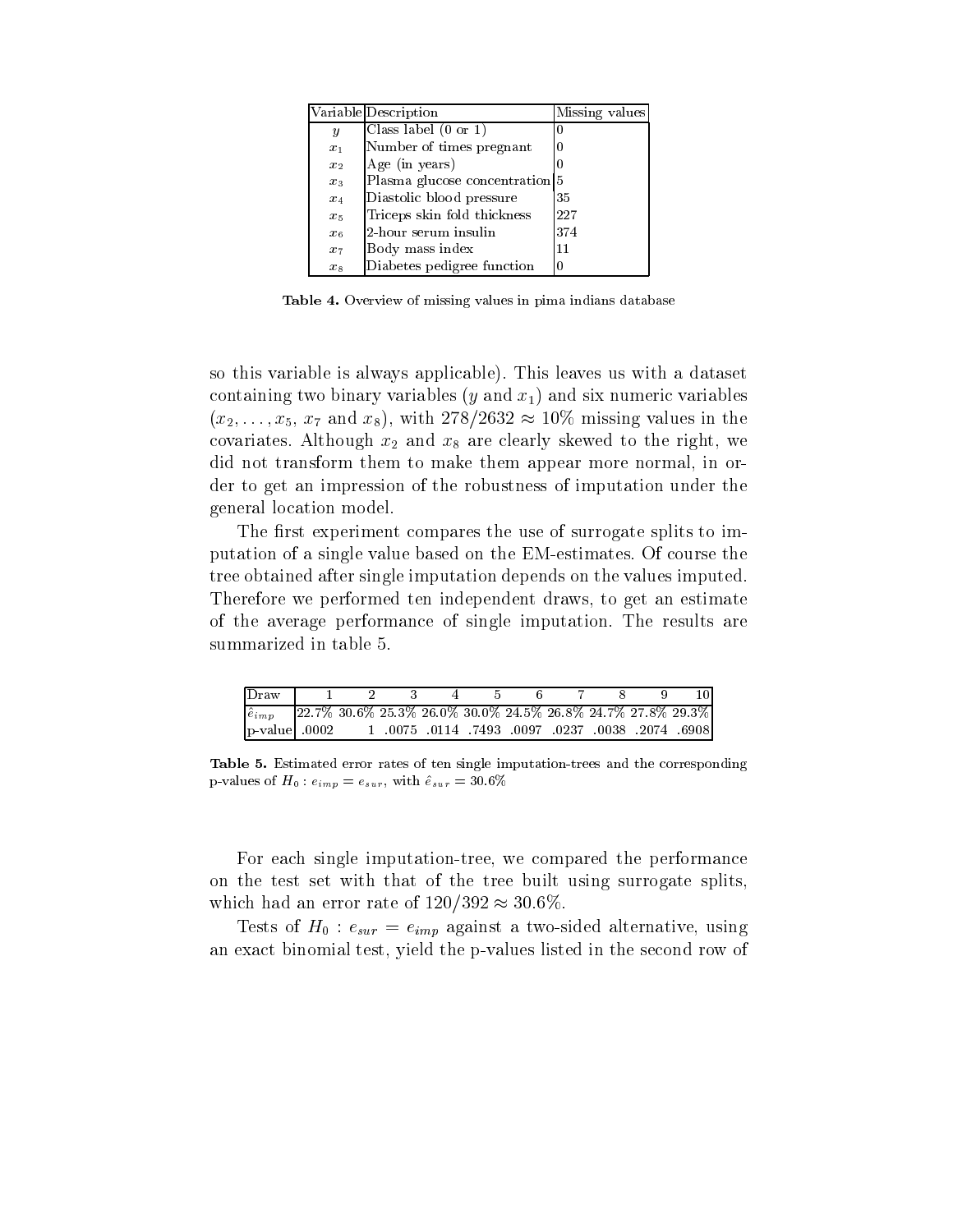table 5.On average the single imputation-tree has an error rate of 26.8% which compares favourably to the error rate of 30.6% of the tree based on the use of surrogate splits.

In a second experiment we used multiple imputation  $(M = 5)$  and averaged the predictions of the 5 trees so obtained. Table 6 summarizes the results of 10 independent trials. The average error rate of the multiple imputation-trees over these 10 trials is approximately 25.2%. This compares favourably to both the single tree based on surrogate splits, and the tree based on single imputation.

| Trial 1 2 3 4 5 6 7 8                                                       |  |  |  |  |  |
|-----------------------------------------------------------------------------|--|--|--|--|--|
| $\hat{e}_{imp}$ 27.3% 24.5% 25.8% 26.8% 23.7% 24.2% 24.0% 25.5% 24.7% 25.5% |  |  |  |  |  |
| p-value 1048 .0015 .0295 .0357 .0003 .0026 .0022 .0105 .027 .0119           |  |  |  |  |  |

**Table 6.** Estimated error rates of 10 multiple imputation-trees  $(M = 5)$ , and the corresponding p-values of  $H_0 : e_{imp} = e_{sur}$ , with  $\hat{e}_{sur} = 30.6\%$ 

#### 5Discussion and Conclusions

The use of statistical imputation to handle missing data in data mining has a number of attractive properties. First of all, the imputation phase and analysis phase are separated. Once the imputations have been generated the completed data sets may be analysed with any appropriate data mining algorithm. The imputation model does not have to be the "true" model (otherwise why not stick to that model for the complete analysis?) but should merely be good enough for generating the imputations. We have not performed systematic robustness studies, but in both data sets analysed the assumptions of the general location model were voilated to some extent. Nevertheless, the results obtained with imputation were nearly always better than those with surrogate splits. An advantage not explored in this study is that imputation is able to handle missing data in the dependent variable as well as in the covariates, unlike the procedures used by tree-based algorithms such as CART and C4.5.

Despite these theoretical advantages, one should still consider whether they outweigh the additional effort of specifying an appropriate imputation model and generating the imputations. From the